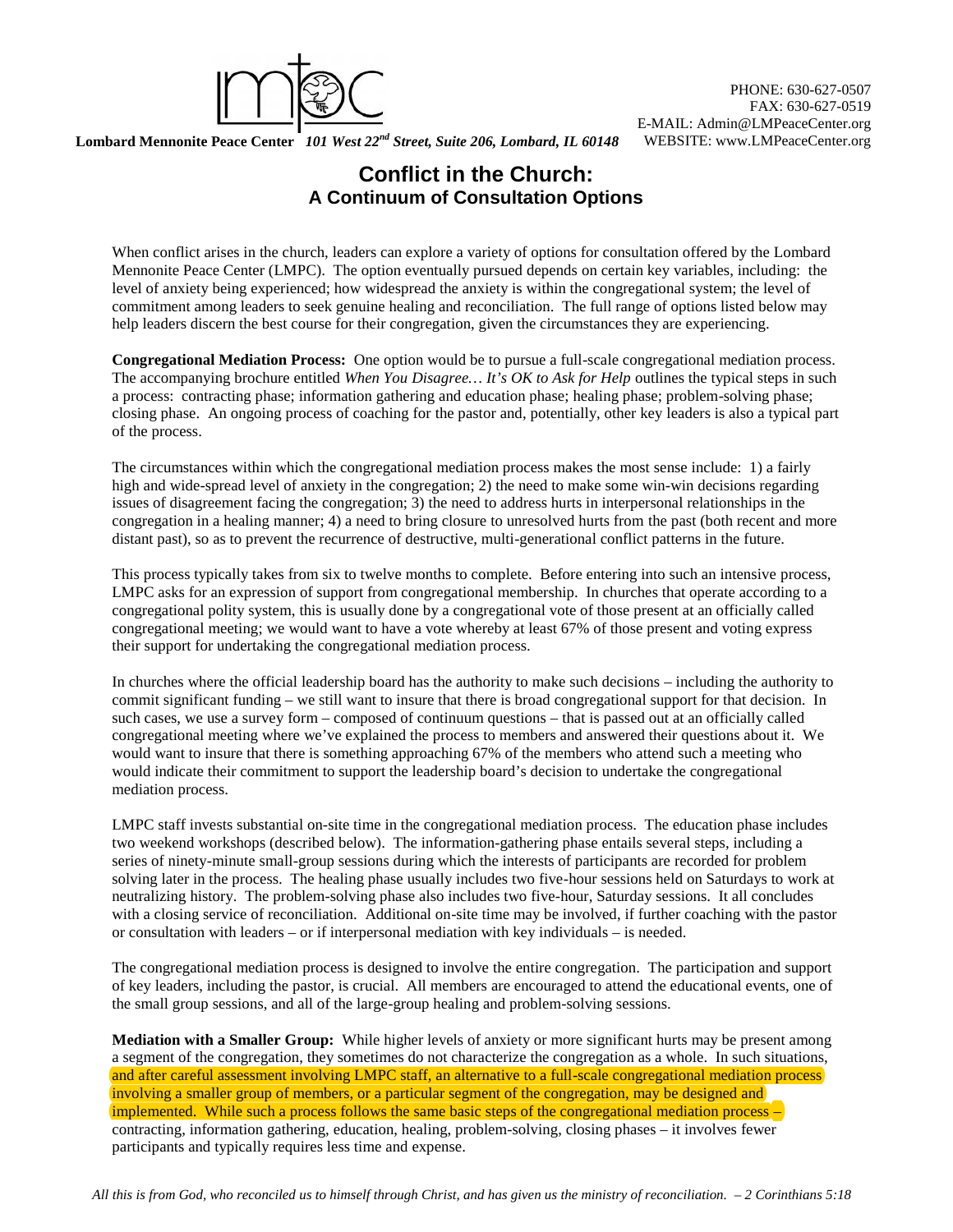However, caution should be exercised in not choosing to pursue the smaller group mediation option because of expediency, when what is really warranted by the situation is a full-scale congregational mediation process. That is, in order for any consultation process to be effective, all parties who have been impacted by past conflicts, all parties who have the potential to be impacted by the outcome of the process, that is any agreements reached or decisions made within the context of the process, and all parties who have the potential to block the implementation of the outcome of the process should be involved in the process.

Moreover, even in a smaller group mediation process, there is a need to insure that people representing all of the various perspectives on the issues facing the congregation are included in the process. Prior to initiating the mediation process, the leadership board would need to secure the commitment to participate from those who would best be involved in the process. It would be important to include people impacted by the conflict who hold diverse perspectives on the issues being faced, including those who are neutral or more moderate in their views, since such people can have a moderating influence on those who are polarized. Finally, people serving in significant, formal positions of leadership, as well as those who hold informal positions of leadership in the congregation should be involved in the process as well.

**Educational Workshops with Coaching of Leaders:** When intensity within a congregation is not at a particularly high level, there is another alternative to the congregational mediation process that is worth exploring: providing a series of two educational workshops, in conjunction with a process of periodic coaching for congregational leaders and the pastor.

The two workshops we would recommend are: *Healthy Congregations*, followed some weeks later by *Conflict in the Church: Entrusted with the Message of Reconciliation* (see enclosed workshop outlines). The workshops would be valuable for anyone in the congregation, although leaders and those involved in any conflicts should be particularly encouraged to attend.

The consultation process for the pastor could begin prior to the educational workshops. This coaching process would focus on assisting the pastor's efforts to understand and manage his or her own functioning as a key leader in the congregational system. The consultation process for congregational lay leaders would be in tandem with the educational workshops. The focus would be on empowering leaders to implement the workshop learnings and to work at institutionalizing healthy conflict transformation procedures for the future.

The combined education and more limited consultation process can be effective in lieu of a congregational mediation process in contributing to more healthy congregational functioning when three conditions are met:  $\overline{1}$ ) there is not widespread, high-level anxiety within the congregation, nor is there an accumulation of hurts in need of healing; 2) lay leadership and pastor are relatively unified; 3) lay leadership and pastor are committed to doing the hard work of implementing the workshop learnings afterward.

**Freestanding Educational Events:** One or both of the two workshops described above (*Healthy Congregations* and *Conflict in the Church: Entrusted with the Message of Reconciliation*) are often used as freestanding educational events by congregations. This option is often pursued by churches when anxiety is relatively low in the congregation, with no significant need for healing in relationships.

The benefit of such workshops is that they can equip congregational leaders to put limits on invasive, destructive behaviors, and, thereby, prevent destructive conflict from emerging in the future. The workshops can also equip leaders with skills for addressing conflicts in a problem-solving way at an early level of intensity, so that the intensity level does not escalate to the point of creating division and polarization in the church.

In some cases, where a church is hesitant to engage the full-scale congregational mediation process – even though the situation clearly points to the need for that process  $-\frac{1}{\text{contracting}}$  for the two workshops can be an initial step that ultimately leads to helping people see the need to undertake the full-scale process.

**Telephone Coaching:** Finally, even when a congregation chooses not to invite on-site work by LMPC, pastors can benefit from ongoing telephone coaching with LMPC staff. Using a case study format, the pastor would schedule consultation sessions focused on specific congregational situations and how he or she can manage self most effectively in those situations. The coaching process is grounded in Bowen family systems theory and how such emotional process dynamics play out in congregational life. Such coaching can be particularly useful when pastors simultaneously attend LMPC's *Clergy Clinic in Family Emotional Process*.